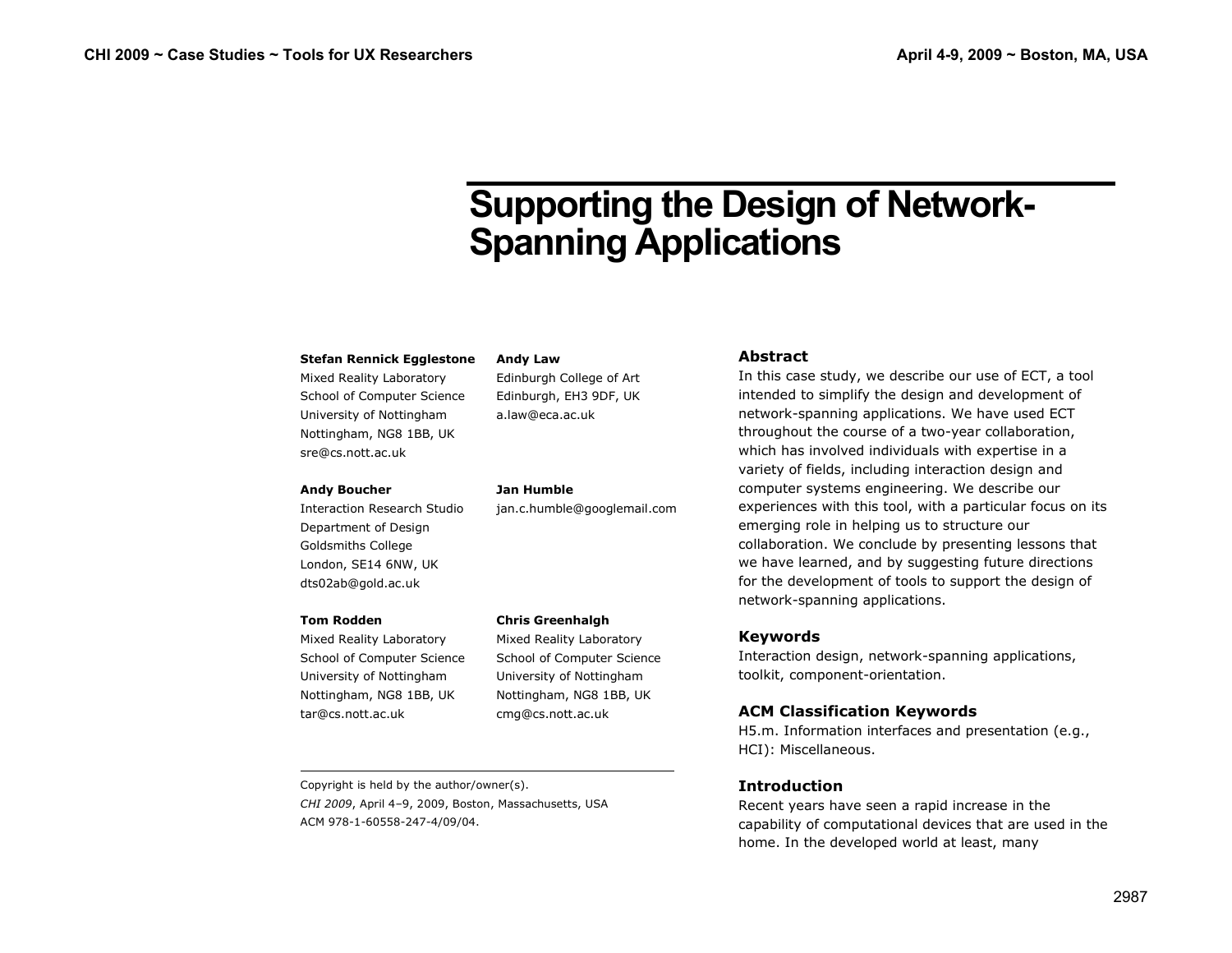residences now contain multiple personal computers, and many of these are either periodically or permanently connected to each other, and to the global internet, through wireless and broadband networking technologies. At the same time, a wider range of devices than ever before are capable of providing general-purpose computational facilities to users. Mobile phones are a prime example here. Once limited to just making calls and sending texts, devices such as Apple's iPhone are now network-enabled, end-user programmable devices in their own right. "Even my toaster has a microprocessor" comments Perlman [3], who argues that "computing is not just for computers any more". And as the technological infrastructure in our homes becomes ever smarter and better connected, the potential for creating applications that are both interesting and that *span* multiple homes, whilst making innovative uses of the devices and networks that are deployed in them, seems likely to increase. Examples of a number of these applications can be found in published literature ( for an interesting example, see [4]). Furthermore, this is a growing research field, and as time progresses, it seems likely that new examples of these types of applications will emerge.

However, technological and organizational issues mean that the design and deployment of such *networkspanning* applications can be a difficult process. Even working with individual devices, especially those that are still not fully-featured computers in their own right, can require substantial expertise in electronics, software and hardware engineering. Integrating such devices into the home, and studying their use, requires a broader set of skills. Historically, design teams have addressed such difficulties through multi-disciplinary

collaboration, often combining the skills of interaction designers with those of "engineers, who know about hardware, software and electronics" [3], and anthropologists, who know about studying the behaviour of humans "in the wild" [3]. Yet, faced with a complex design space, and with a rapidly-changing technology base, the assembly of such teams is not a "cure-all" for the creation of networking-spanning applications. Tools and methodologies are still required to support the work of these teams, and the design of these technologies is still an open research question. A number of authors have described tools that have been specifically designed to support the development of network-spanning applications, with many of these papers focusing on either technological aspects of the implementation of these tools, or on systems that have been constructed using them. However, a review of existing research papers has revealed that there is little published research that describes these tools in use. We believe that this is a significant omission, and that the study of the use of tools provides an important source of information for their future improvement. We are therefore attempting to make a contribution to this area of research by providing a case study of a particular tool in use. We hope that this will be of interest to both the design and computing communities.

More specifically, we present a case-study illustrating the adoption of an existing tool, known as the Equator Component Toolkit (ECT), into a multi-disciplinary design team which was composed of the authors of this paper. ECT is a tool which is designed to support a well-understood development methodology called component-orientation, an overview of which is provided below. Collectively, we have been using ECT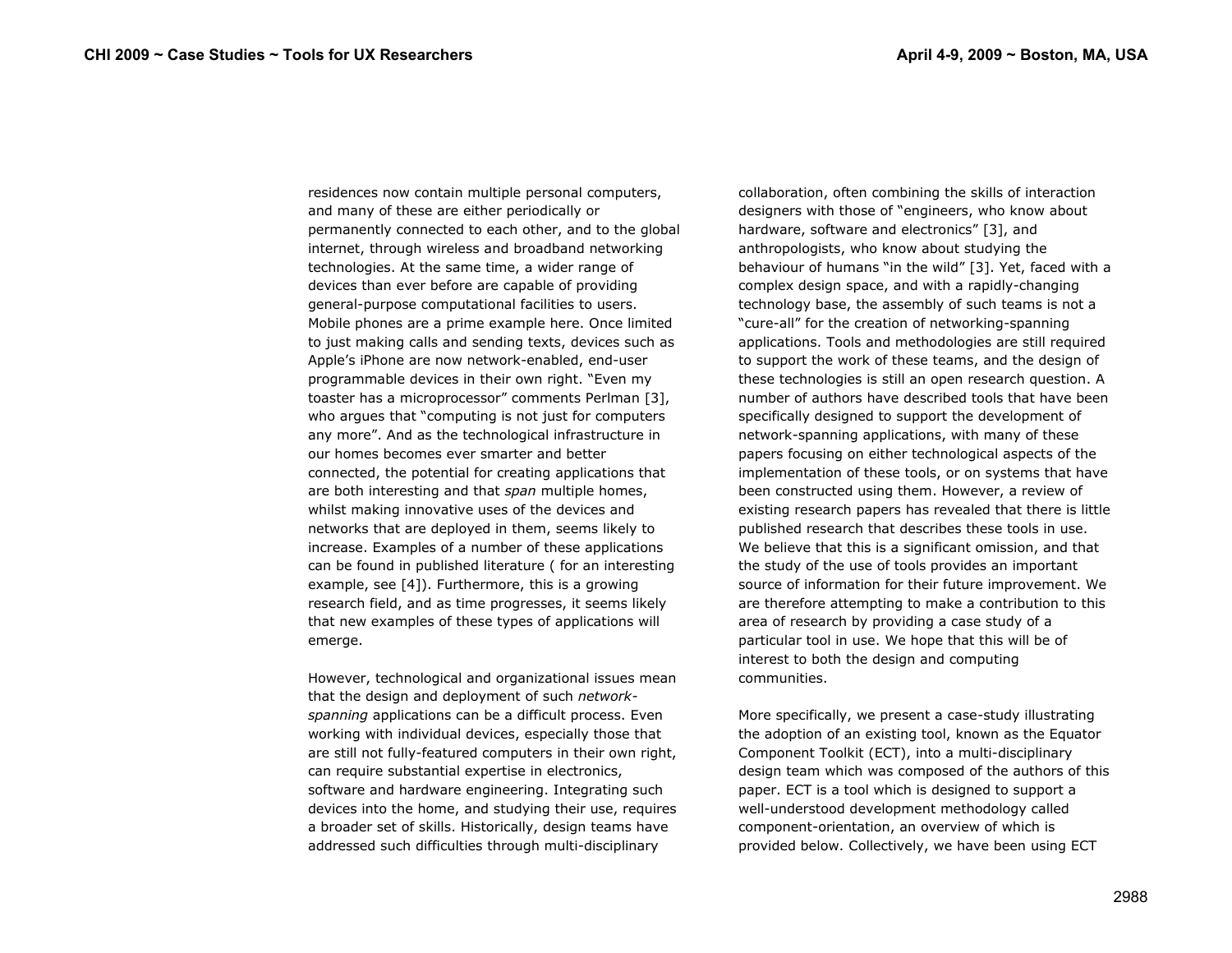to design, implement and deploy a number of innovative network-spanning applications, through a collaboration involving individuals with a background in interaction design, industrial design, human-computer interaction and computer systems engineering. We used ECT throughout the course of our collaboration, which took place over a two-year period, and we made modifications to it where necessary.

Our aim in publishing this case-study is to provide specific information about the use of ECT in developing network-spanning applications, and at the same time to more generally address the utility of componentorientation as a supporting methodology in this context. We feel that both of these aspects have played an important role in the process of our collaboration, and want to publicly comment on our experiences for the benefit of others. Hopefully, through publishing both our positive and negative experiences in adopting this approach, we can contribute to a debate about determining the best methods for supporting the design of this emerging category of systems. Additionally, we hope to inform the next generation of tools that will be built to support this kind of design. The paper begins by introducing componentization as a concept. It then discusses its relevance to our particular design context. Existing component-orientated tools are reviewed, and the specific tool that we have chosen to use is then introduced. After presenting the core of our case study, the paper then concludes by discussing lessons that we have learnt, and future requirements for tools that we have identified.

## **Overview of componentization**

Componentization as a methodology is built around a very old idea within the field of computing; that the

efficient construction of computer systems should involve, as much as possible, pre-fabricated software and hardware components, much as modern-day civil engineering makes use of standard items with wellunderstood properties such as bolts or reinforced girders. In an early paper on this topic, Randell and Naur [2] suggest that certain organizations would focus on producing components, whilst others would focus on using them. He also introduces the idea of the component as a "black-box", in which users of components are not required to understand their inner working, but instead only the interface that they present. In another analogy with civil engineering, we might note that a user of a bolt does not have to understand the method by which it has been produced, but only the properties that such a method has created – for example, weight, hardness and durability.

Componentization as a methodology has found a substantial number of applications in computer software design and development, and is still in use today. As an example, consider the various *widgets* that are provided with modern programming languages, and which are intended to support the construction of graphical user interfaces. Widgets are general purpose software components that can be used to construct specific software interfaces, and examples include windows, pop-up menus and buttons. In component-orientated terms, one of the key points here is that such widgets have been designed and developed by a small number of expert users (who may work for large software houses such as Microsoft). The widgets are often then assembled into toolkits, which are constructed with the intention of supporting software development by a much larger (and often less-expert) group of individuals. Such use may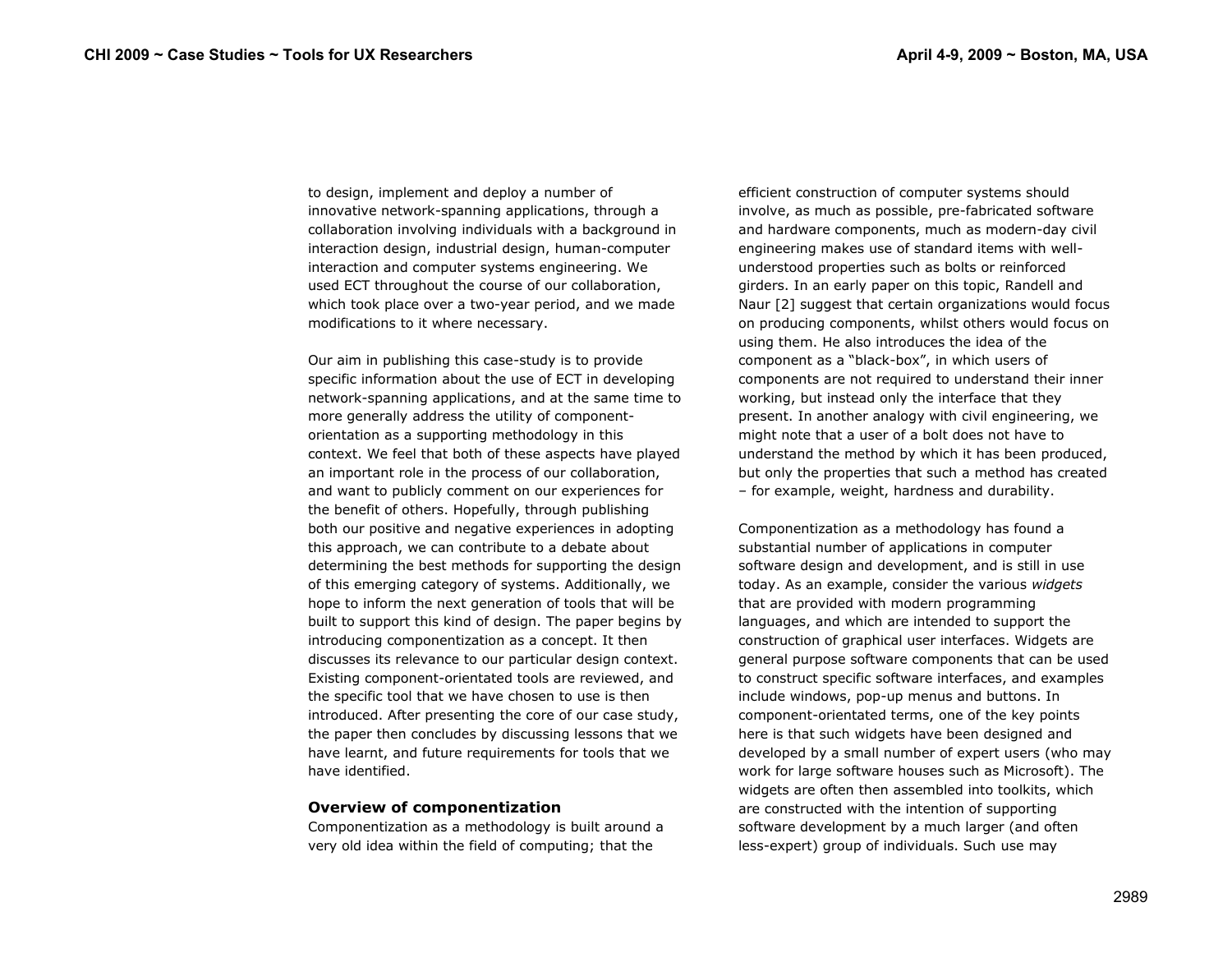incorporate additional tools, such as graphical editors, which allow for the construction of interfaces by dragging and dropping widgets into a variety of interface devices such as forms. Such tools simplify the development of complex applications by less expert users.

# **Componentization in the construction of network-spanning applications**

A prominent example of a component-orientated toolkit that has the capability of supporting network-spanning applications are Phidgets [5]. These are a family of sensing, display and actuation devices, which can be connected into a standard PC. Phidgets sit alongside a supporting software infrastructure, and are intended to be used as simple hardware building blocks, which can be integrated into more complex applications. Examples of Phidgets include small LCD displays (figure 1 below), interface kits (see figure 2) and RFID readers (see figure 3), with the interface kit being a device which allows for the attachment of a wide variety of different sensors. Each Phidget device is provided with a software component that is capable of connecting with, or controlling the device; such components can be either accessed directly (i.e. from code running on the same computer that the Phidget is plugged into), or over the network. Phidgets have been used in a wide variety of prototype and finished systems, with one example being SHIFD (http://www.shifd.com), a system which supports the transference of notes, addresses and links between mobile phones and computers. Phidgets are a commercial product, but have been widely used in academic research.



Figure 1 Phidget LCD







Figure 3 Phidget RFID reader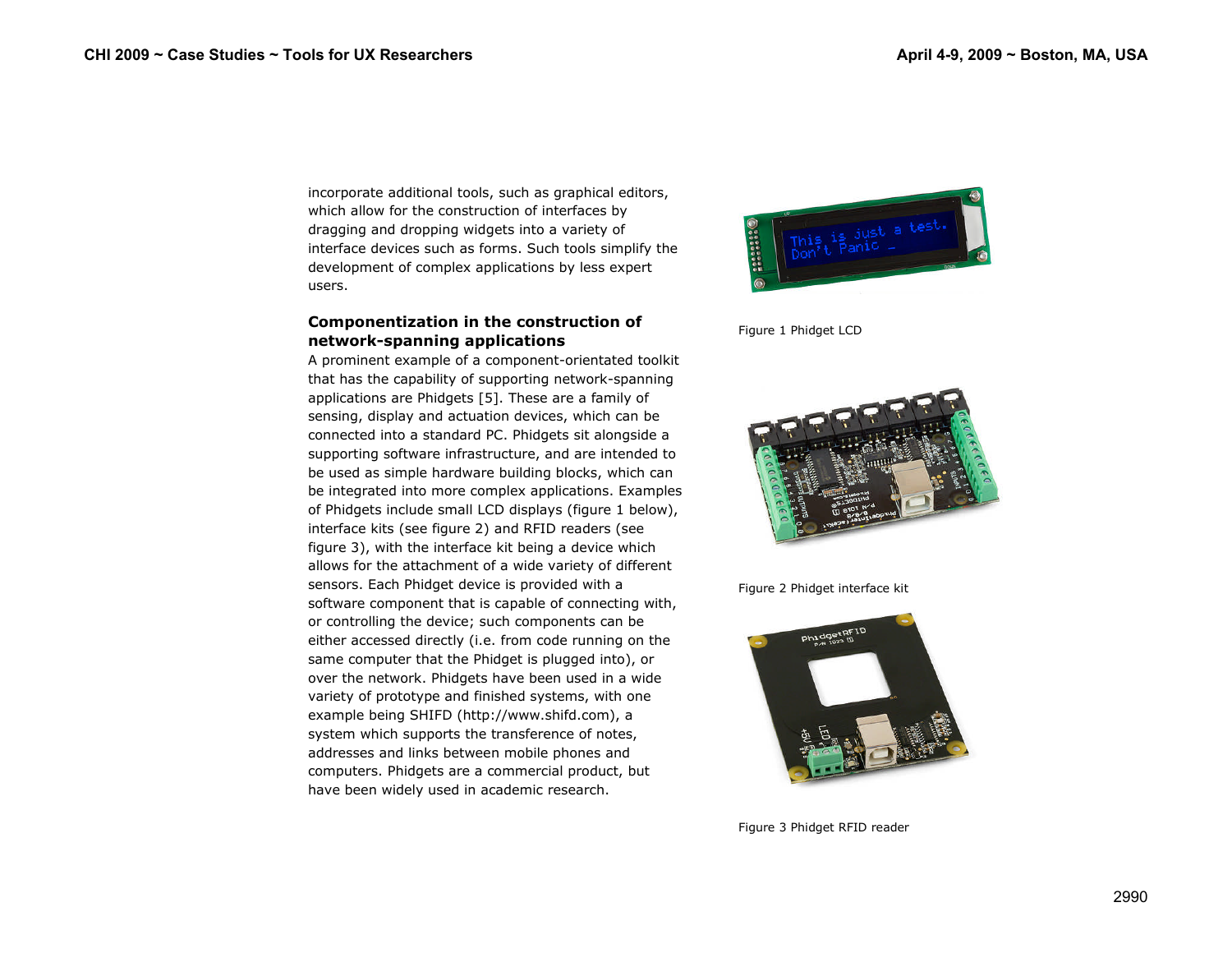A second example of a component-orientated system that supports the development of network-spanning applications is provided by iStuff, a product of the HCI research group at Stanford University. Like Phidgets, iStuff also consists of a set of devices and a controlling, component-orientated software infrastructure, but a difference between the two is that iStuff is more focused on providing access to devices for nonprogrammers.

In general, therefore, these previous efforts have demonstrated that component-orientation does have some relevance to the design of network-spanning applications, and many of the ideas generated by these efforts have been integrated into our collaboration. This case-study does not, therefore, provide a contribution by being the first to suggest this idea. Where we hope to provide a contribution is in providing a detailed study of the use of a component-orientated approach and toolkit in the course of a real design process. Through our work, we have developed a substantial body of expertise in making use of such a methodology. As researchers, we believe that studying the real use of technologies can provide substantial benefits to the future development of such technologies, and it is this that we focus on in this case-study. Firstly, however, we provide a brief overview of ECT, the tool that we have chosen to adopt in our collaboration.

## **Overview of ECT**

Throughout our collaboration, we have chosen to make use of the Equator Component Toolkit (ECT), a preexisting software solution which, at the start of our collaboration, was already in use by a number of groups worldwide. ECT seemed likely to suit our purposes, as it provides a set of components which can

be used to control a wide variety of electronic devices, including the Phidgets which were introduced above. It also provides a graphical editor, which can be used to coordinate these components into more complex systems. Most importantly for us, however, ECT also provides facilities to support the construction of systems that span networks; it can be used to search for components hosted on any network-enabled device, to examine the functionality that they provide, and to request that they perform operations on behalf of the user. It is easy to use ECT, for example, to display information on small screens located around the home using information transmitted over a network; as long as a required set of display and networking hardware is available, such behaviour should work "out of the box". Figures 4 and 5 show screenshots of interfaces provided by ECT. Figure 4 shows the *capability browser*, used to search for components on networkedenabled devices, whilst figure 5 shows the *graph editor*, used to assemble components into systems. There is no space in this paper to provide a complete overview of the process by which systems are constructed in ECT; instead, examples presented in the case studies below will illustrate particularly important features (and the interested reader can refer to [1]). However, one further feature is important to note; this is an open system, into which new components can be added by individuals with sufficient expertise. This is a facility which we used substantially throughout our collaboration, as our understanding of the kinds of systems and components that we wanted to work with progressed. However, we made a number of modifications to increase the flexibility of ECT in this respect, which are outlined in the first section of our case study.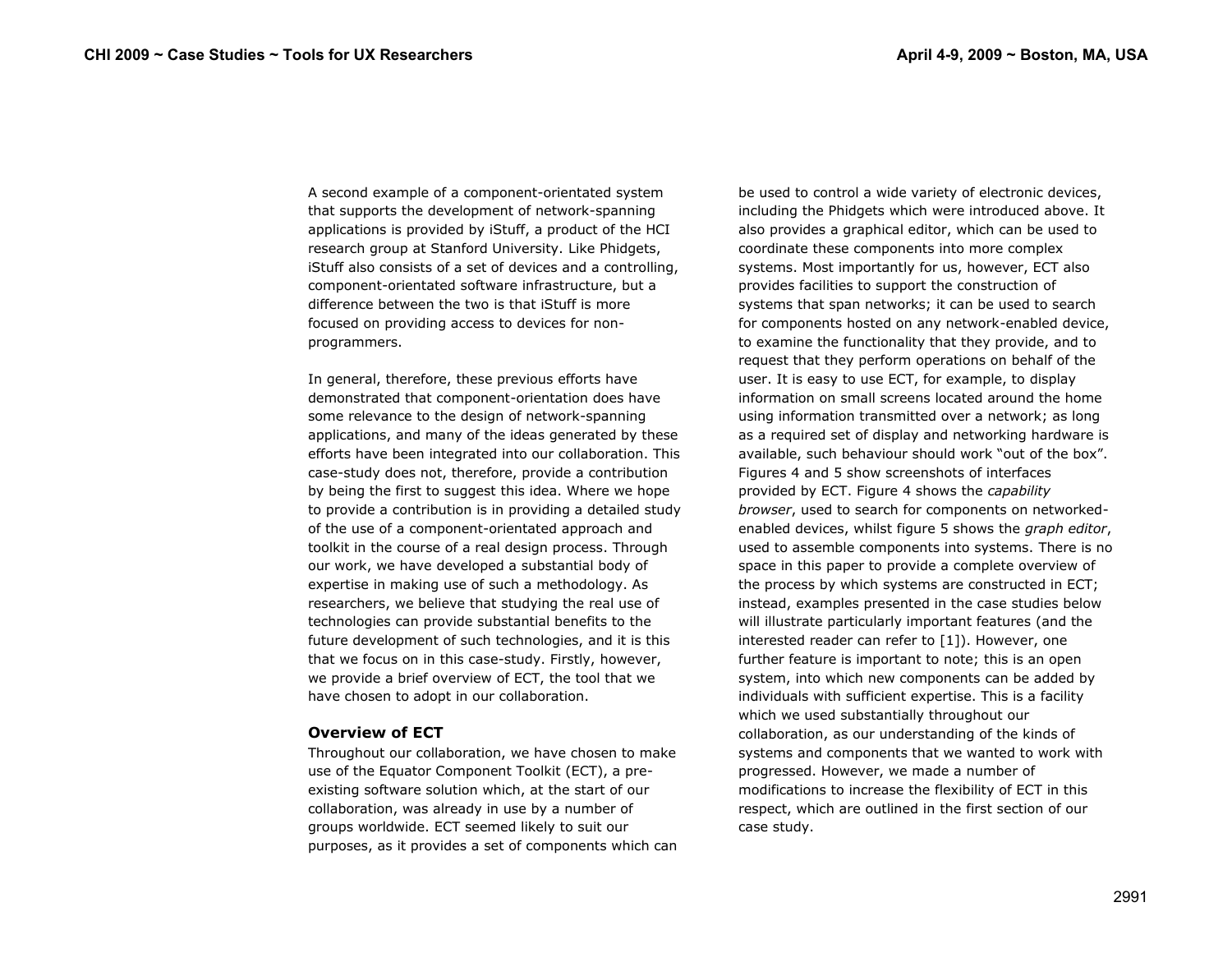

Figure 4 Capability browser



Figure 5 Graph editor

# **Studying our collaboration**

We now move onto the core of our case study, which focuses on a broadly chronological description of our experiences in using ECT as part of a component orientated methodology to develop network -spannin g applications. We have selected three episodes from our collaboration, each of which we describe in detail, and each of which illustrates an important stage in our design process. Throughout our collaboration, we have made modifications to this tool, informed by our design practice, and such modifications have then been used in later design stages. Our exploration therefore sits on the boundary between the design and technical development process, and examines how both have shaped each other during the process of our collaboration. It should be noted that, in developing this account of our experiences, we have made use of a variety of sources of information, including our archives of email records, sketchbooks, progress reports and the debriefing of the designers and developers involved. These sources of information have provided us with a detailed record of our collaboration over the two years of the project, and we hope that they have allowed us to accurately report on our experiences in this period.

# **Episode one – prototyping of an ambient communication channel between two homes**

Our earliest experiments with designing and developing network -spanning systems focused on the use of ECT in the domestic environment. In order to gain experience with the various technologies we wished to use, we decided to use the existing components and facilities provided by ECT to quickly put together an installation that facilitated communication between two homes. In doing so, we gained a significant amount of experience in working with existing domestic infrastructures, such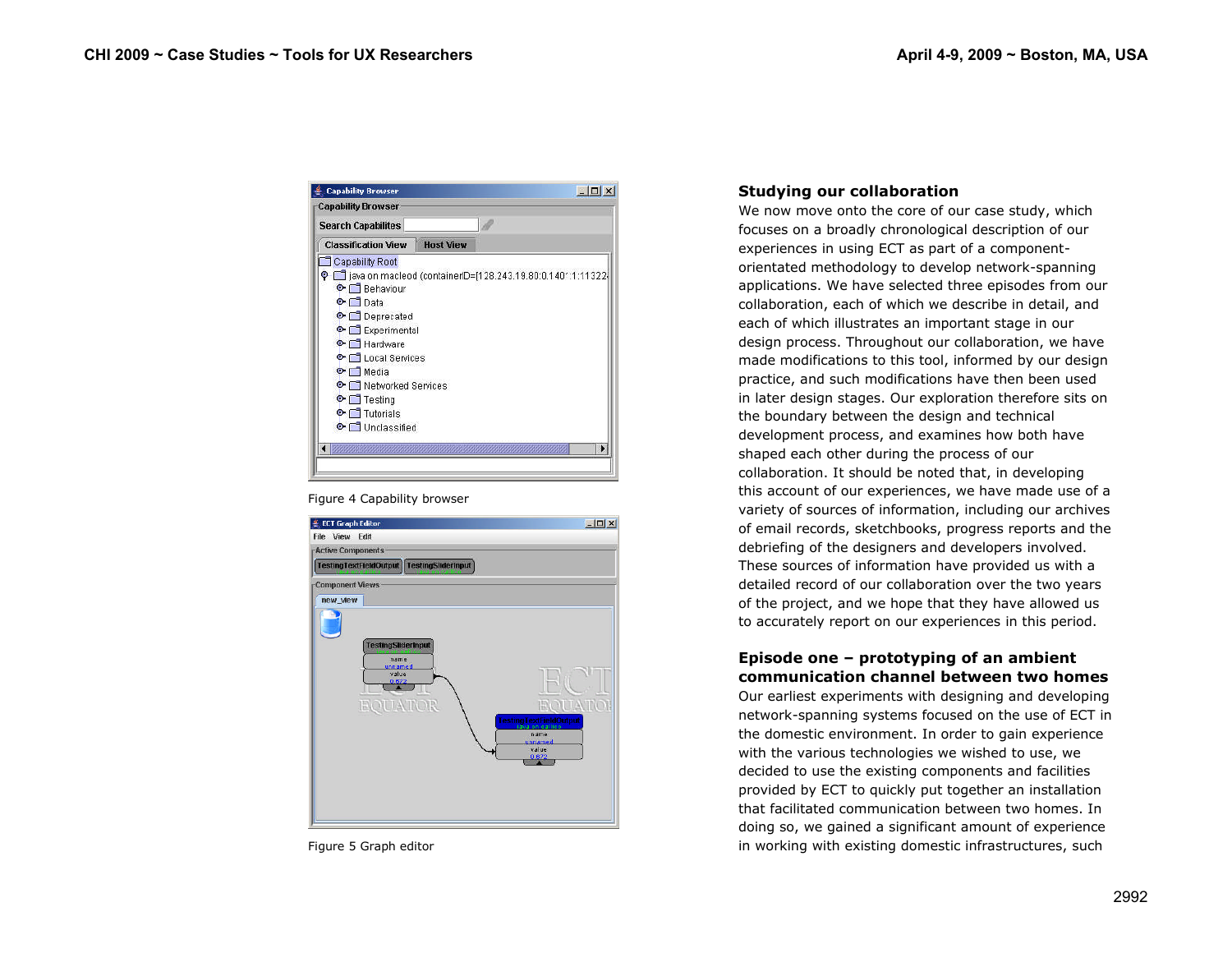as wireless networks and the AC power grid. We also learnt more about the challenge of integrating component-orientation into our existing design and development methodologies. In light of this experience, we chose to make a number of modifications to ECT that streamlined its use in our design practice, and these modifications are described later in this section. However we first describe the experiences that informed these modifications, which were orientated around an existing ECT component called *X10 Controller*, which provided us with the ability to control domestic lighting installations.

Our first experiments with this component involved a simple system that allowed a user to use a computer to control a desk lamp in their home through X10. We extended this installation with a facility to control the lamp through a hacked wireless keyboard, and then moved on to an installation that allowed a user to control a lamp in another home, for which we made use of networking facilities that were already built into ECT, alongside a pair of standard domestic broadband connections. Finally, we spent some time experimenting with techniques to turn these technologies into a communication channel, and settled on an installation that created the illusion of a pair of lamps, one in each home, that appeared to be sharing a standard AC power source. Figure 6 below shows the equipment that was used in this deployment, whilst figure 7 shows the installation in the context in which it was installed. Each lamp was provided with a dimmer switch (the unit with two coloured buttons), which was monitored by a component, and which could be used to request more or less virtual power from the shared source. This meant that, if a user in one home requested more power for their lamp, then the lamp in

the other home would automatically dim. This installation was deployed into a number of homes, and was used by the residences of these homes for some time.



Figure 6 Equipment



Figure 7 Installation in home

In putting together this installation, we confirmed the utility of ECT in putting together home and network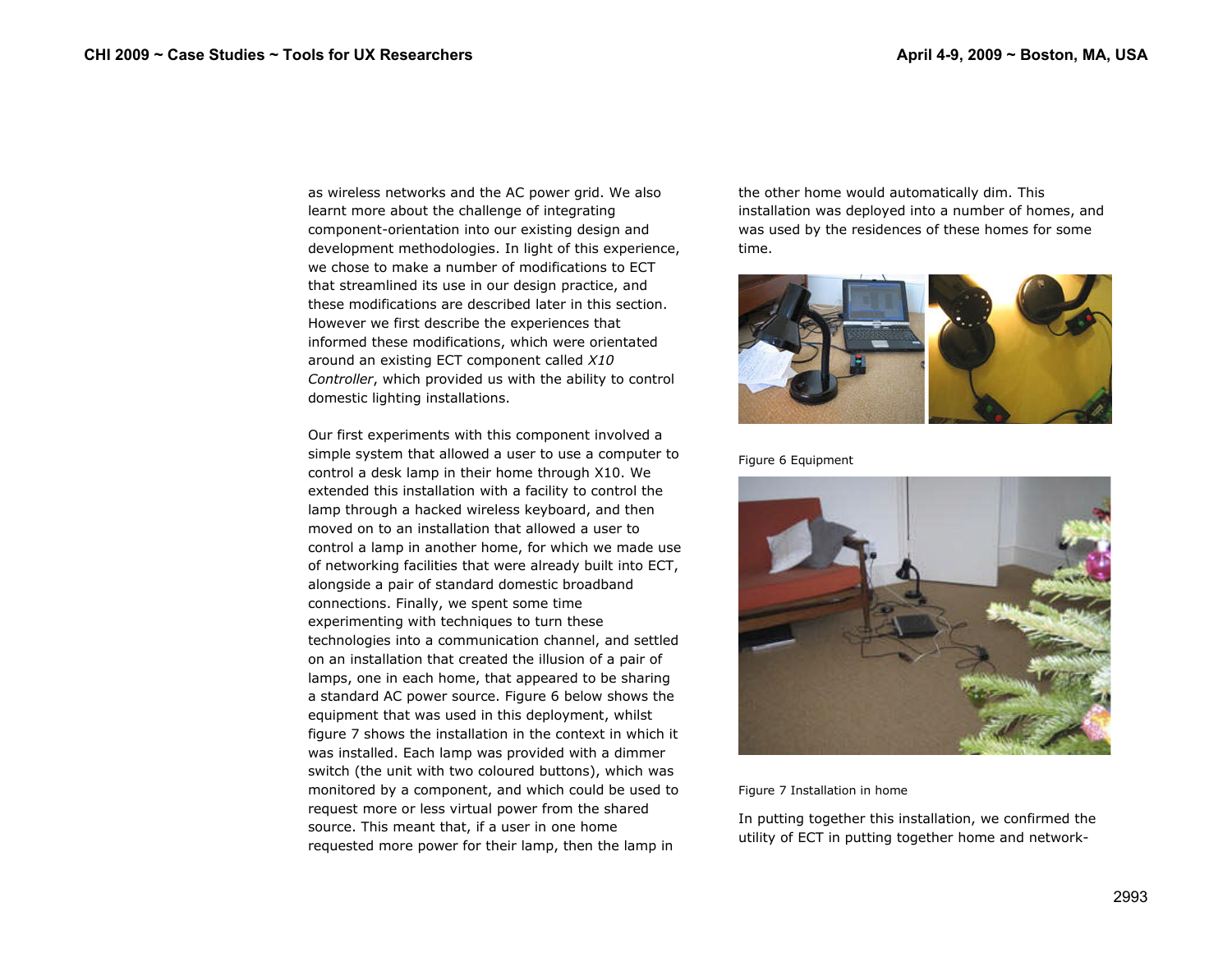spanning applications. However, we also substantially modified our ideas of how to adopt componentorientated development into our design process. Initially, we had decided to adopt a model in which the designers in our collaboration experimented with components, and passed on any requirements for change to the developers, who would make these changes, and then distribute new versions of components to the designers. This method was chosen due to the nature of components in ECT; modifying existing components, or adding new components, requires the ability to develop code in a compiled programming language, a task which requires a substantial amount of technical computing knowledge (and one with which our designers were not familiar). However, in practice, this approach raised a number of issues that caused us difficulties. Firstly, such a dependency upon the developers to make any changes to components slowed down our iterative design process. Secondly, the designers in our collaboration often struggled to learn how to use any components that were provided by the developers, since they had no knowledge of their internal workings. As such, we decided to make a number of adaptations to ECT, which have proved successful throughout the rest of our collaboration.

Our primary adaptation was to integrate the Processing [6] scripting language, in order to allow our interaction designers to develop components themselves. Processing is widely used for prototyping within the interaction design community, and it is one with which our designers were familiar. We have termed components which have been developed through Processing as *lightweight components*, and this terminology is used throughout the rest of this paper.

At the same time, however, we continued to make use of more traditional compiled components where necessary, as these still provided a number of benefits, including increased flexibility and performance. In the rest of the paper, these are referred to as *heavyweight components*.

In terms of the power-sharing installation, the two main uses of lightweight components were in developing an interface to the hacked wireless keyboard, and in expressing and prototyping the control logic at the heart of our installation. We also developed lightweight components that allowed the monitoring of the system by third-parties; this facility proved useful as we moved towards trialling our design in real homes. We were aided in the development of these components by the extensive library of scripts that have already been written by those working with Processing. In addition, the development of new features was simplified by the familiarity of the designers in our collaboration with development provided by Processing (see figure 8 for a screenshot of this).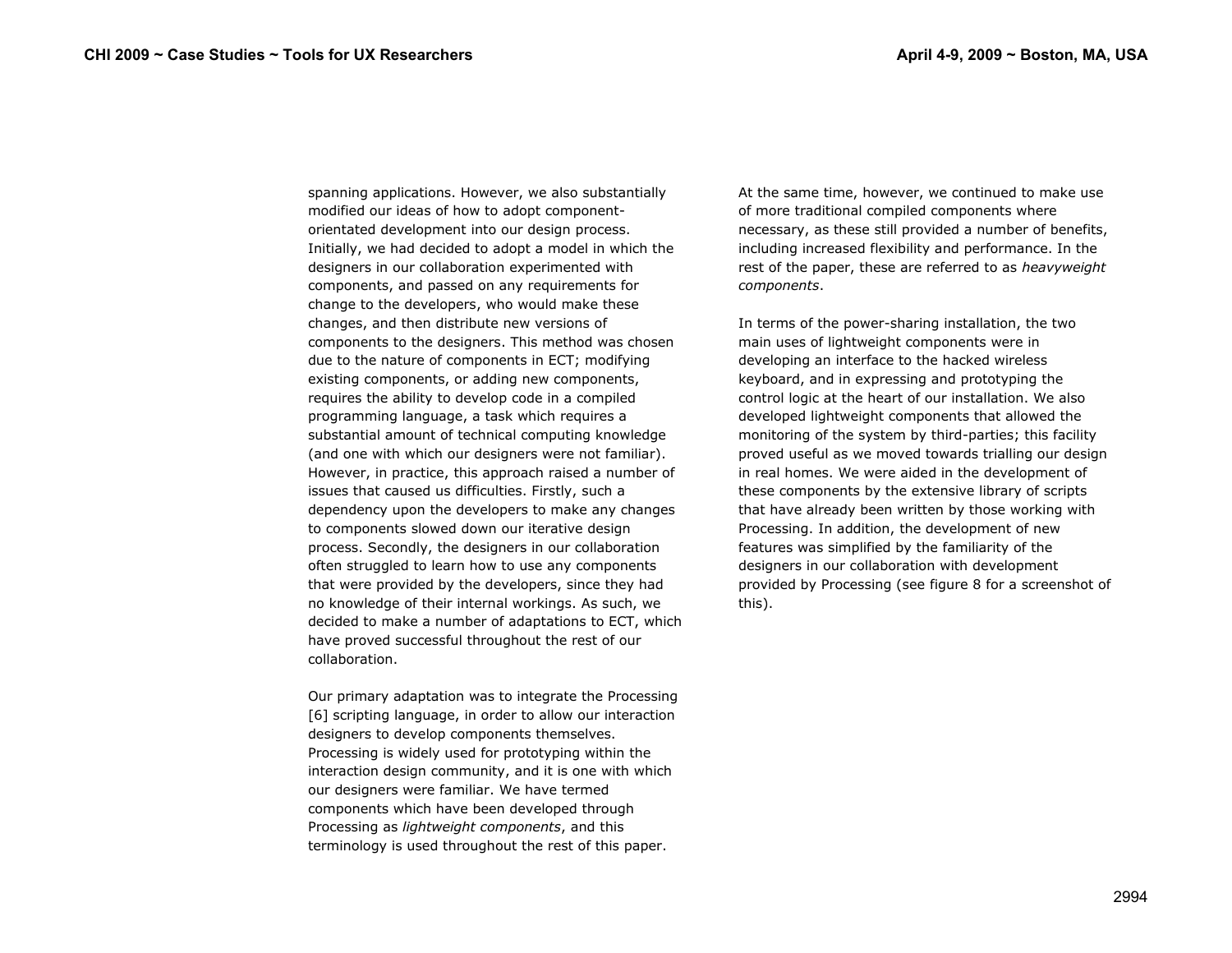

Figure 8 Processing IDE

# **Episode two – prototyping of components to control small displays**

After experimenting with the ambient communication channel described above, the designers in our collaboration became interested in using small displays as a means of communication with domestic residents. However, at the time, there were no components distributed within ECT which were capable of communicating with any small display technologies. As a team, therefore, we decided to develop a new component for this task, and this involved investigations into a variety of different technologies. This episode therefore illustrates a period of collaborative technology design between the members of the team, from which we have learned a number of lessons.

The first technology chosen for investigation as part of this process were LCDs provided as part of the Particle family of technologies. Particle LCDs are text-only, with each being capable of displaying three lines of twelve characters. They are controlled by a Particle baseboard, a wireless device which runs an embedded operating system (OS). Communication with this device is by radio transmission, using a packet-based, proprietary protocol. As such, integrating Particle LCDs directly into systems takes substantial expertise in software development in general, and in communications software in particular. Due to the technical difficulty of working with Particle LCDs, this was not a task that the designers could undertake on their own. Development of a component to control Particle LCDs therefore took place in a more traditional manner, with designers providing feedback on early versions of components to developers, in order to influence the design of later versions of components. Since team members were working at different sites, and in order to allow testing of newly-developed components, identical sets of Particle technology were purchased by each site, and each site maintained an installation of ECT into which new components could be installed for testing.

As a first attempt at providing access to these LCDs, the developers produced a heavyweight component, *Particle LCD* which could place an item of text at a particular position on the screen, and distributed a version of this component to the designers, via email. Experimentation with this component, through graphical interfaces provided with ECT, revealed the need to fit more text onto the screen. The designers adopted scrolling as one possibility, and prototyped scrolling text by writing a simple lightweight component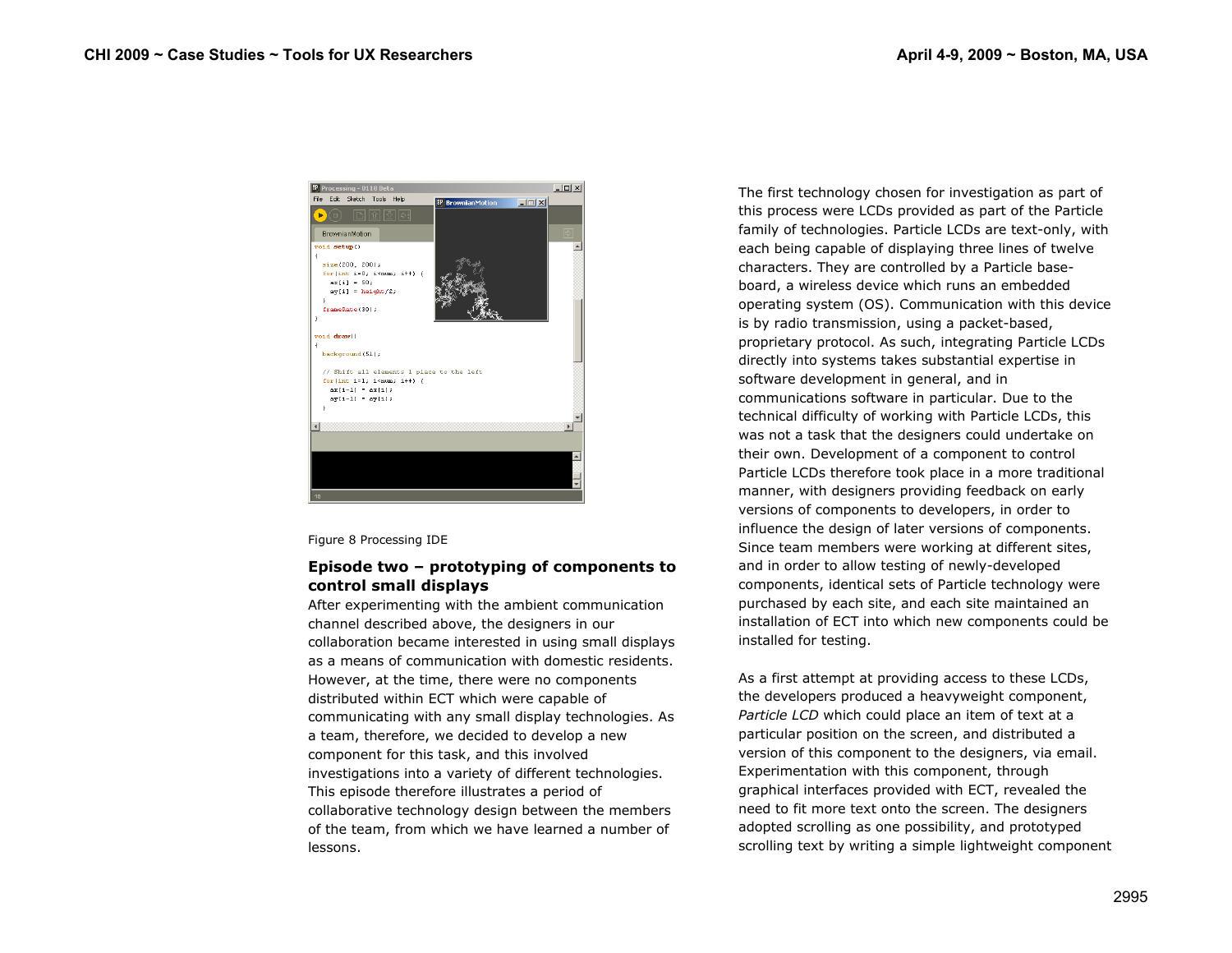that could be used to control *Particle LCD,* and to move items of text around on its screen. This was then distributed to designers, who experimented with it, and discovered a limitation in the Particle OS, which they corrected by modifying the OS itself. A new version of the OS, along with a new version of the *Particle LCD* component which had been modified to support scrolling, was then distributed by email to the designers, who tested it, and fed back more detailed requirements as to how scrolling should work. These requirements were expressed through a variety of media, including text and video. Requirements were then integrated into *Particle LCD* by the designers, which continued in development until it was suitable for use.

At this point, and despite a working heavyweight component, the Particle platform was abandoned, in favour of a more flexible solution built around Bluetooth communication to repackaged mobile phones (see figure 9 below for a photograph). However, earlier work on developing scrolling routines was useful in developing components to control displays on phones, and code from the *Particle LCD* component was ported across to a new component capable of controlling a phone.



Figure 9 Mobile-phone based displays

In terms of integrating component-orientation into design practice, this episode has raised a number of interesting issues, and has resulted in a number of suggestions for changes to the design of ECT (although, in this case, these designs have not yet been implemented). Importantly, this episode has illustrated that, when components are written with the intention of controlling physical, computational devices, then these components cannot be considered to be self-contained in the traditional sense of the word (as introduced earlier in this paper). In the case of the Particle LCD development process outlined above, the *Particle LCD* component became dependent upon particular modifications to the Particle OS for its successful operation, and even without these modifications, this component would still have been dependent upon particular versions of the Particle hardware platform. Versioning is a major issue here, and at times it has caused us difficulties; we have lost considerable amounts of time in making mistakes such as using a newer version of *Particle LCD* to try to control a Particle with an older version of the operation system. This suggests that, if component-orientation as a technique and technology is to become more useful in the development of network-spanning applications that make use of computational devices, that versioning support needs to become an integrated, automated part of the component-development process (unlike our development process, in which we had to manually track version changes). Potentially, such support might make use of versioning information being embedded into the component itself. It might have been possible, for example, to distribute the *Particle LCD* component with an embedded set of metadata to describe the version of the hardware platform it required, and an embedded version of the Particle OS, for installation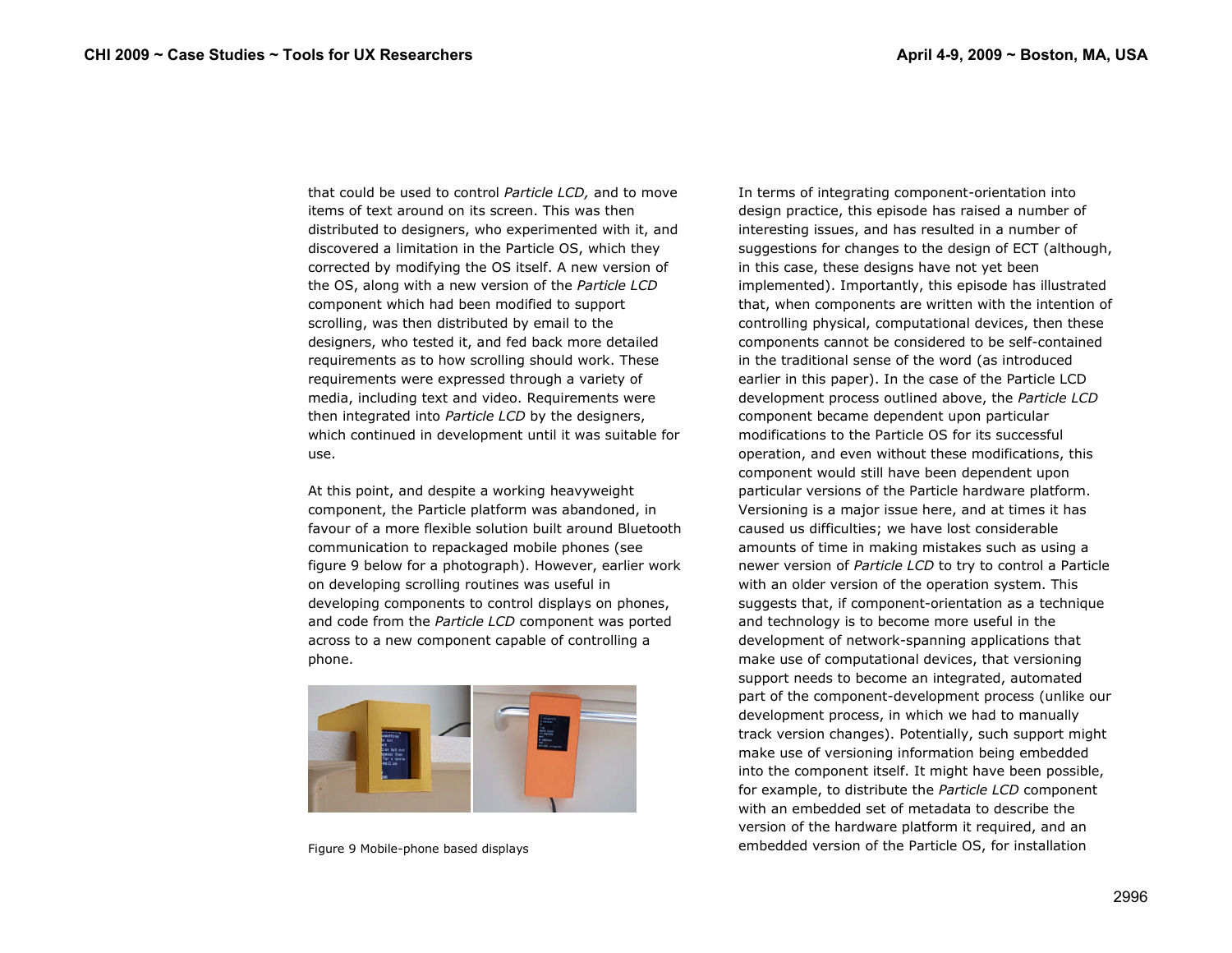before use of the component (rather than the OS being distributed separately, and installed by the designer). Such changes might improve the efficiency of the design process.

# **Episode three – assembling a complete system**

Episode one demonstrated our ability to construct applications that spanned a network, whilst episode two provided us with a facility to distribute information to small LCDs. Building on these experiences, we began work on the design of a completed system that we intended to deploy into a number of homes. Our choice was to make use of existing components where possible, to write additional components where necessary, and to assemble these components into a working system through use of the ECT graph editor. We then aimed to deploy this system for a lengthy period of time, and to study the impact that its deployment had on domestic life.

Our aim in building this system was, once again, to provide a novel communication channel. This time, however, we decided to focus on providing information about the immediate environment that could be found outside of the home. Having identified a number of websites as being a source of local information, we decided to construct a system that filtered this information by measuring the wind direction on the roof. By measuring this direction, by identifying geographical areas that were upwind from the house, and by gathering information from websites that related to these areas, we hoped to provide residents with interesting knowledge about their local area that they may not have come across otherwise. By distributing a network of LCDs around the home, and

by using these to display this information, we hoped to provide an interesting talking point that would be a valuable addition to daily life.

Of course, even once we had developed our ideas to this stage, we were still a long way from a finished system. We needed to refine the design of our system, and we began this process by developing a number of prototypes. These made use of a set of existing heavyweight components with which we had become familiar. Where required, these were augmented with lightweight components which had been constructed from Processing scripts. As in previous episodes, we developed this system as team, and made use of a number of "component-orientated diagrams" to aid us in this process. Figure 10 below shows one of these diagrams, which was produced midway during the process of our prototype development. Each of the ten blocks in this diagram represents one component, with links between these blocks representing information flow between components. Some of these components already existed, whilst others did not. Producing such diagrams allowed us to map out the current state of our system, and our future implementation tasks.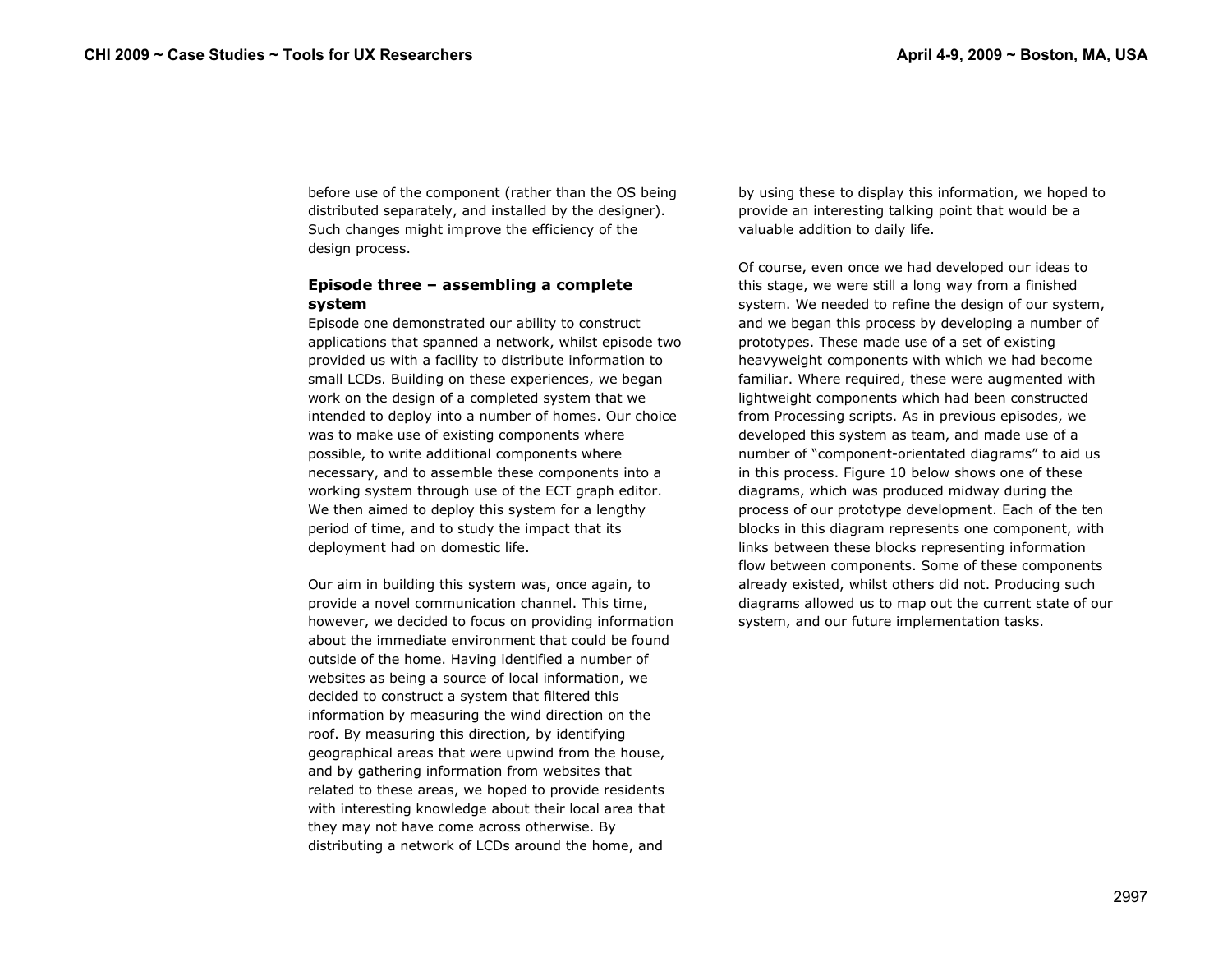

#### Figure 10

One example of such a task is represented by the component in the top left of figure 10. This particular item was intended to represent a piece of software that was capable of extracting information from an anemometer. Having identified the need for this component, we decided to simulate it by writing a lightweight component which read from a static file of wind simulation data. Later, this component was replaced by a heavyweight component, written by the developers in our collaboration, which was capable of connecting to a real anemometer. A number of other components were also prototyped and improved in this manner. Components intended to filter local information, for example, were prototyped using lightweight components. The performance of these was found to be insufficient, and they were replaced with

more efficient heavyweight components which had been crafted by the developers. However, in all of these cases, prototyping work carried out through scripting simplified the later development work, and facilitated the collaboration between members of our team.

Eventually, after a number of iterations, we settled upon a final design for our system, and began a process of testing which we hoped would produce a system which would be sufficiently robust to deploy. However, at this stage, we began to encounter a number of difficult problems with ECT, which delayed our progress. In particular, we struggled to keep any ECT-based system running for more than a few hours; repeatedly, they would all freeze after an unpredictable period, for no apparent reason. After consultation with the authors of the system, we traced our difficulties down to a number of bugs with the implementation of ECT, but fixing these took a lot of effort (and was never satisfactorily completed). Consequently, we decided to implement a stand-alone version of our system, which was not component-orientated, but which implemented all of the behaviour that we had been prototyping throughout our design process. This stand-alone version used much of the code from our existing components, and, as a result, only took a few days to develop. It worked reliably, and was deployed over a substantial time period into a number of homes. There is not the space in this paper to describe these deployments, but they will feature in future publications.

## **Discussion**

This case-study has presented a number of interesting episodes from our collaboration, which has centered on the use of ECT in the prototyping and deployment of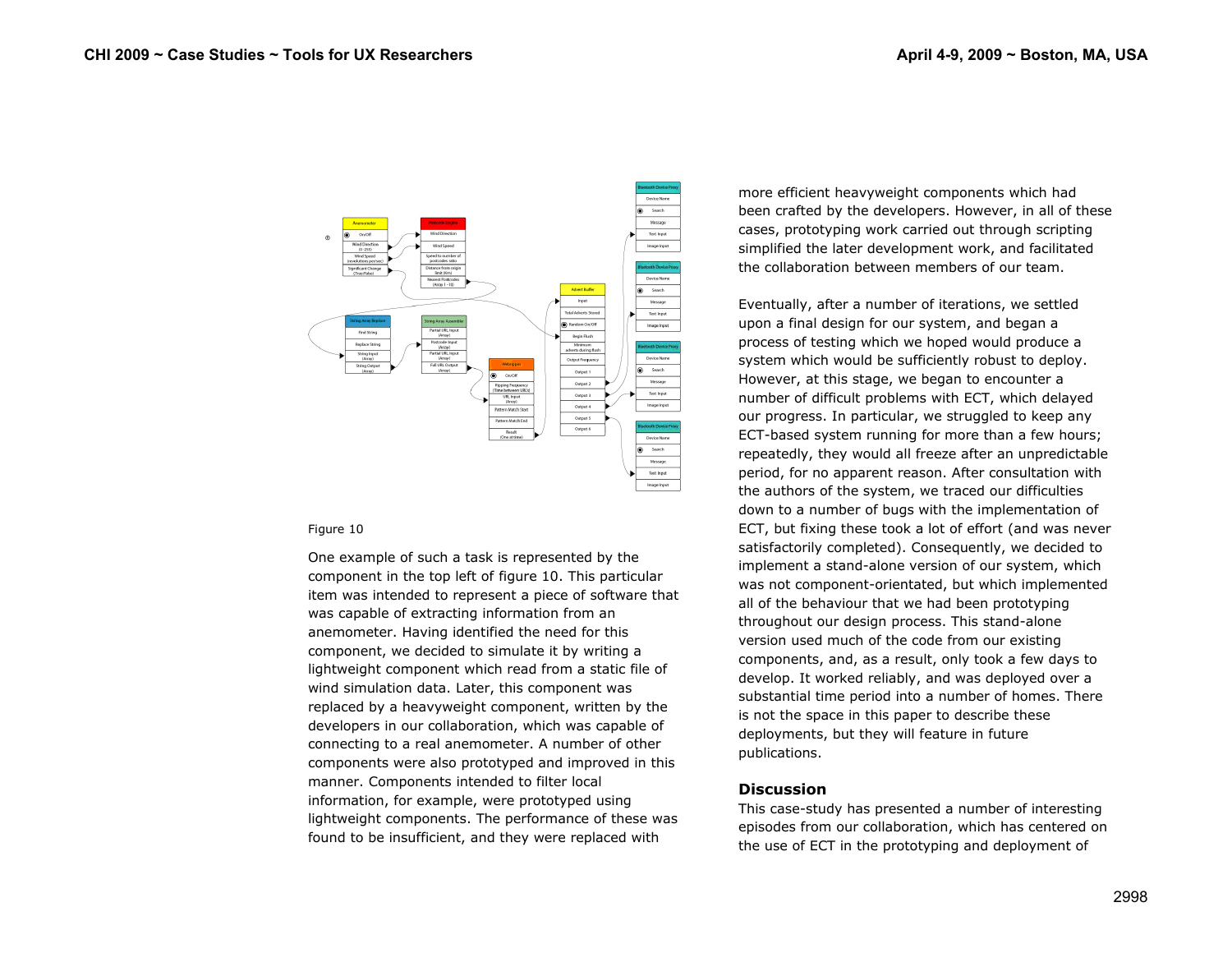network-spanning applications. We have used ECT throughout a two-year time period, and have developed a substantial amount of experience throughout this time. We have found that it has facilitated our collaboration in many ways, often allowing us to work in more innovative and effective ways than would have been possible otherwise. In addition, however, we have encountered limitations and difficulties with this software, which we have sometimes been able to correct, and which have sometimes caused us difficulties. In this section of the case-study, we reflect on our experiences, drawing out themes, and identifying important lessons. We have grouped these into the following three sub-sections, and hope that they will be useful to others.

*ECT as a co-ordination point for collaboration* Our case study has illustrated the capability of ECT as a co-ordination point for our design processes. As a large group of individuals who are distributed across multiple institutions, coordinating our progress has been important, and ECT has supported such coordination in a number of ways. Firstly, it has simplified the processes by which we have collectively learnt about the potential of technologies. This is illustrated in episode one, in which designers made use of existing facilities to distribute components across networks. By deploying such systems into real homes, we gained a substantial amount of knowledge about the capabilities of common wireless networking technologies. Episode two provides another example of this, in which an extended, iterative design process resulted in a finished version of a component that could control a small LCD. Secondly, ECT has simplified the process of articulating our understandings and needs in relation to software and hardware; since ECT allows for the graphical

manipulation of components, this makes it easier for designers to point to a component and say "I need it do this" or "I don't understand why it does that". Finally, by supporting the expression of a system as a set of interconnected components, ECT has simplified the process of refining the design of these systems. At various times, team members have collectively looked at a graphical representation of a system, identified tasks that need to be done, and allocated responsibility for these tasks. Such a process is illustrated in episode three, in which components intended to gather wind parameters and use them to filter information were first prototyped as scripts, and then implemented as heavyweight components. Such processes are also illustrated in episode one, in which designers took on the responsibility of prototyping the core logic of the power-sharing installation, whilst developers focused on perfecting the existing *X10 controller* component. Of course, as described in episode 3, we chose not to deploy component-orientated systems into homes, preferring to focus on the development of more efficient and traditionally structured software. This was produced by the developers in our team, in a compiled language, and as such would not be tractable to the designers in our team. However, since so much ECTorientated prototyping had already taken place, the specification and construction of this software was only a minor task, and there was no need for the modification of this at a later date.

## *Extending the notion of components*

We began our collaboration by adopting the traditional definition of a component as a self-contained unit of software, whose inner workings were hidden, and which would be developed by an expert computer user, for the use of a less-expert computer user. Rapidly, we had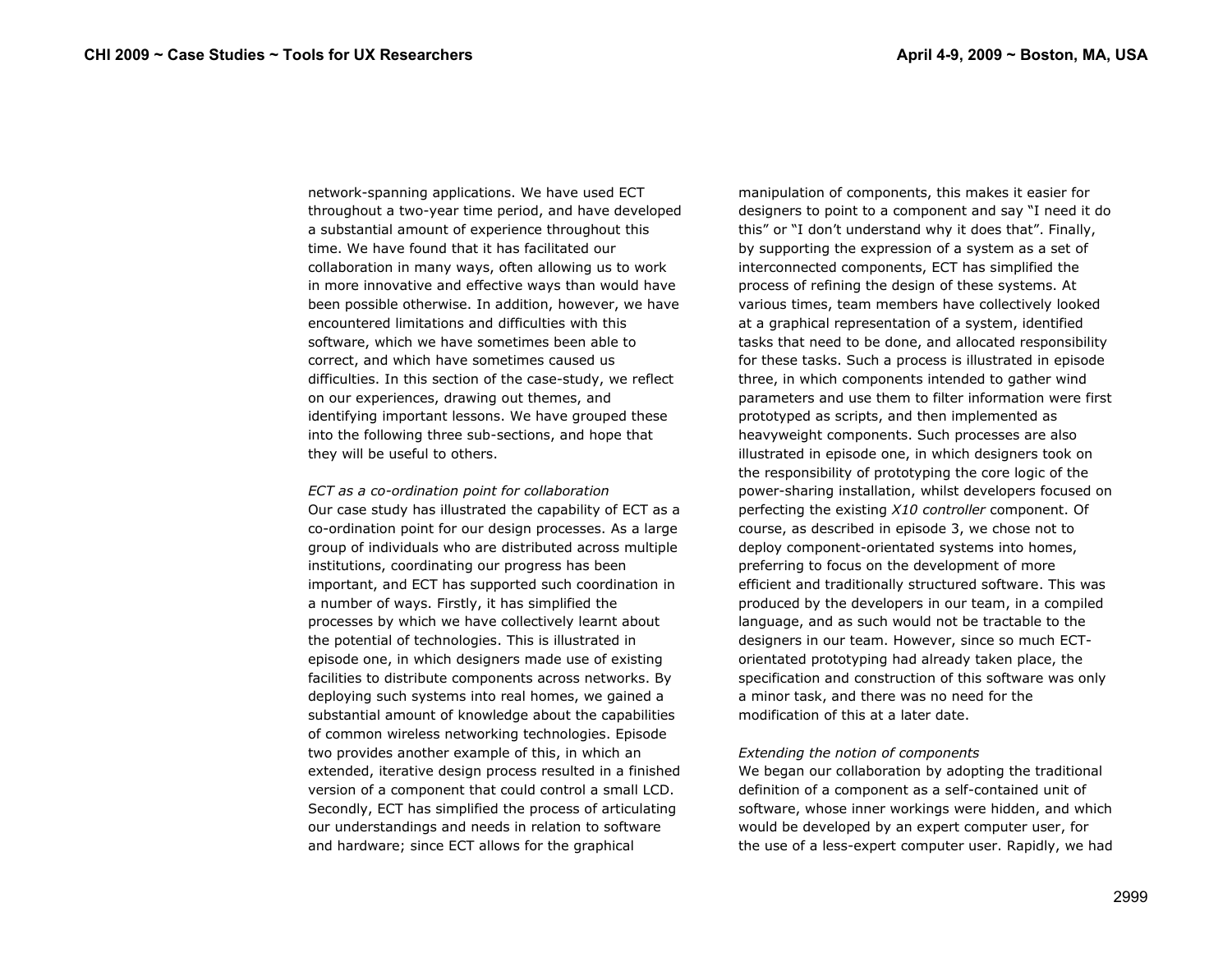to abandon this notion, in favor of a more flexible definition which suited out purposes better. Firstly, such a definition slowed our design processes, due to the creation of a dependency between developers and designers. Secondly, learning to use components whose inner workings are hidden can be hard, especially if the design of these components is rapidly changing. And finally, as illustrated in episode two, when components are being developed to control individual devices, then such components are effectively dependent upon specific versions of devices and driver software, so are no longer self-contained. Our response to these first two points has been to extend the ways in which components can be defined in ECT, by allowing the use of the Processing scripting language for their development. Effectively, this has allowed the creation of components whose inner workings are visible (since scripts can be dynamically inspected and modified whilst the component is still running). We have not, however, solved the issues of versioning that arise from components no longer being self-contained; we hope that future tools will provide support for such issues.

### *Augmenting existing design practice*

Our description of ECT in this case study has placed it at the centre of the design practice. However, in reality, ECT had to coexist with a variety of other design tools, some of which already had a well-established role in design. On the side of the developers, these tools included programming languages, compilers, and software development environments. On the side of the interaction designers, these included 3D printers and Macromedia Flash. Integrating ECT such an existing context took effort, and potentially involved a steep learning curve, which sometimes delayed our shortterm progress. Our key observation here, therefore, is

that, although new tools will always require new learning, tool designers are more likely to be successful if they attempt to augment existing practice, rather than replace it. In the case of ECT, limiting ourselves to only heavyweight component development would have represented an attempt to replace existing design practice, and would always be likely to fail. By integrating the Processing scripting language, however, with which our designers were already familiar, we found a way of making use of both their existing experience and an existing library of Processing scripts. Interestingly, although we have presented ECT as being at the core of our collaboration, the designers in particular have tended to see Processing as being at core, with ECT taking on the role of an add on that provided access to a range of hardware devices. This is an interesting example of a conclusion that can only be drawn from studying tools in use, and we would argue that much more work needs to be done to understand other tools in this context.

## **Conclusion**

In this paper we have presented a case-study outlining the use of ECT, a component-orientated design tool, in a two-year collaboration between interaction designers and technologists. We have studied the use of this tool throughout the course of this collaboration, and have presented the results in this paper. Studying the longterm use of this tool has allowed us to develop our understanding of the role of such a tool in an extended, multi-site collaboration, and to provide information which we hope will lead to the development of better tool-support for network-spanning applications in the future.